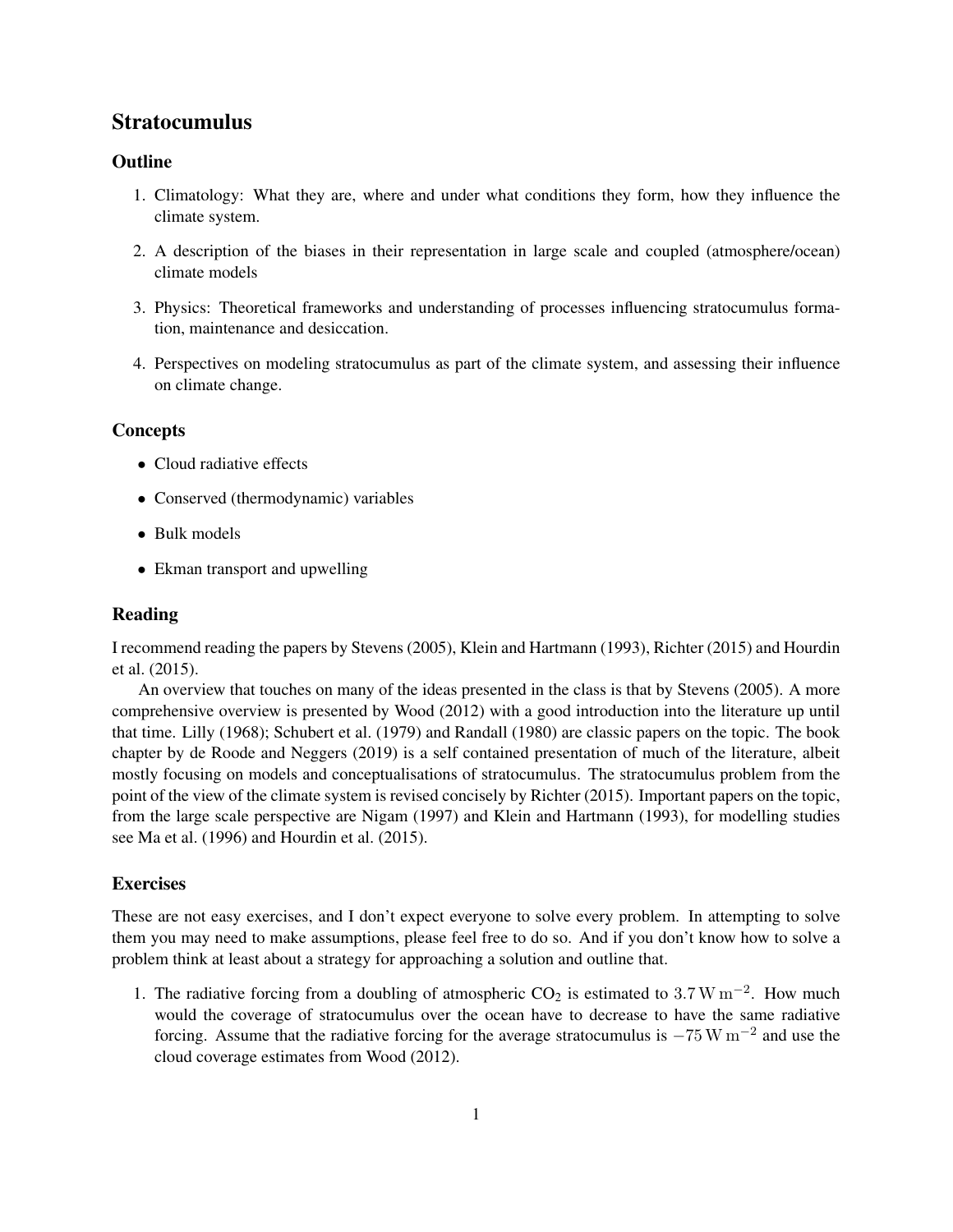2. Some simple rules of thumb are helpful for understanding how clouds influence climate. One is that the albedo,  $\alpha$ , can be expressed as

$$
\alpha = \frac{\tau}{\tau + 7} \tag{1}
$$

where  $\tau$  is the cloud optical depth. The optical depth can, in turn, be related to the liquid water path (LWP) in units of  $\rm g~m^{-2}$  as

$$
\tau = \frac{3}{2} \frac{\text{LWP}}{\rho r_{\text{e}}}
$$
 (2)

where  $\rho$  is the air density, which for low lying clouds is approximately unity, and  $r_{\rm e}$  is the effective radius of cloud drops, in microns. A typical value would be  $10 \mu m$  to  $20 \mu m$ , somewhat larger for more condensate laden clouds. Using these rules of thumb estimate the liquid water path of a cloud for it to have a short-wave radiative forcing of  $-75 \,\mathrm{W\,m^{-2}}$ , and assuming that it forms over a black surface in an atmosphere otherwise transparent to visible radiation.

- 3. Can you estimate how your answer depends on surface albedo, i.e., what happens if the surface albedo is  $10\%$ , or  $30\%$ . Does the absorption of solar radiation by water vapor in and below the cloud influence the answer? If so how?
- 4. For a well mixed boundary layer some rules of thumb can help you relate the cloud base height (equivalently the lifting condensation level) to the surface relative humidity. From [Lawrence](#page-2-9) [\(2005\)](#page-2-9) one can estimate that cloud base (or the LCL) is given as  $z_{\text{LCL}} = 125(T - T_d)$  where T is the surface air-temperature and  $T_d$  the surface dew-point temperature. This 'dew-point' depression can be related to the surface relative humidity as RH =  $100 - 5(T - T_d)$ . Based on these rough formulae, and assuming that the surface flux is proportional to  $(1 - RH)$  can you estimate how the surface latent heat flux changes if cloud-base increases from 200 m to 400 m? How does this compare to the change from a cloud whose LWP is  $60 \text{ g m}^{-2}$  doubling in thickness?
- 5. How does cloud thickness depend on entrainment?
- 6. If cloud-top cooling doubles and entrainment rates do not change, can you calculate what would happen to the equilibrium cloud base height predicted by a mixed-layer model without horizontal advection? How would horizontal advection change the answer?
- 7. If radiative cooling is balanced by subsidence warming, what is the magnitude of the subsidence required to balance a cooling rate of 1 K d<sup>-1</sup>? Assuming a typical wind-speed of 7 m s<sup>-1</sup> what gradient of cloud top height implies an equivalent subsidence velocity from horizontal advection.
- 8. Would you expect near surface winds to increase or decrease with increasing cloud? Why?

## References

- <span id="page-1-1"></span>de Roode, S., and R. A. J. Neggers, 2019: Conceptualising Clouds. *Clouds and Climate*, A. Pier Siebesma, S. Bony, C. Jakob, and B. Stevens, Eds., Cambridge Univ Press, Cambridge, 111–149.
- <span id="page-1-0"></span>Hourdin, F., A. Ginus-Bogdan, P. Braconnot, J.-L. Dufresne, A. K. Traore, and C. Rio, 2015: Air moisture control on ocean surface temperature, hidden key to the warm bias enigma. *Geophys. Res. Lett.*, 42 (24), 10 885–10 893.